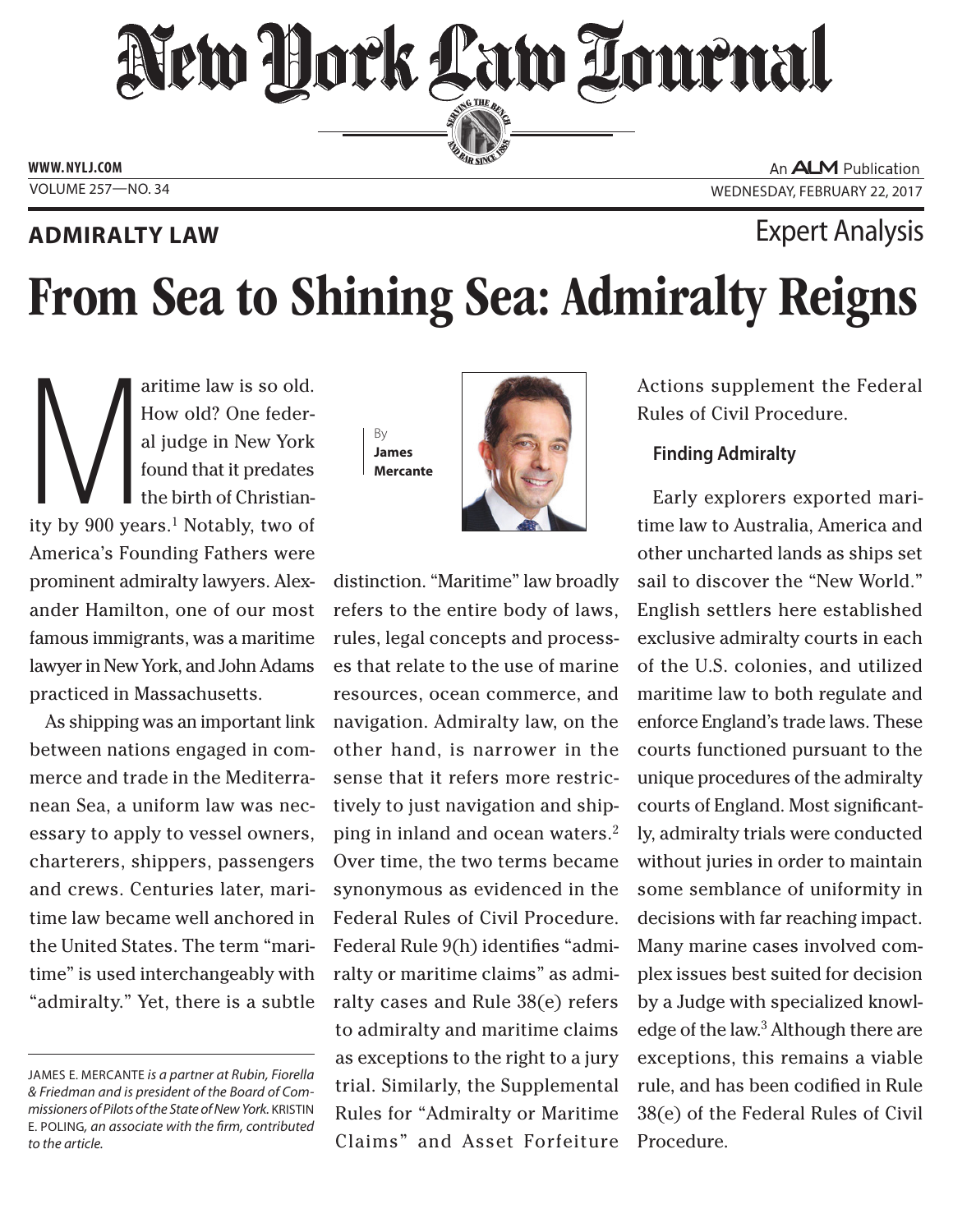Back to Hamilton. Following the American Revolution, Hamilton explained in 1788 (a bit tortuously) in The Federalist Papers No. 80, the need for federal (as opposed to state) jurisdiction over maritime and admiralty affairs: "The most bigoted idolizers of State authority have not thus far shown a disposition to deny the national judiciary the cognizances of maritime causes. These so generally depend on the laws of nations, and so commonly affect the rights of foreigners, that they fall within the considerations which are relative to the public peace. The most important part of them are, by the present Confederation, submitted to federal jurisdiction." In July 1788, Hamilton's views wound their way into the U.S. Constitution, which provides "the judicial power shall extend … to all cases of admiralty and maritime jurisdiction." Article III, §2, Clause 1. Indeed, other than patent law, it is the only specialized practice specifically referenced in the U.S. Constitution. Alexander Hamilton also went on to establish what would later become known as the U.S. Coast Guard.

Maritime parlance can also be found in some of the earliest U.S legislation, including the Judiciary Act of 1789, which created lower federal courts with the power to hear maritime and admiralty matters. The jurisdictional grant is codified as 28 U.S.C. §1333. Similarly, the 1851 Vessel Owner's Limitation of Liability (more commonly known as the Limitation Act), exists nearly unchanged today in 46 U.S.C. §30505.

In its infancy, U.S. admiralty jurisdiction was primarily to hear "prize" cases, which involved a government authorized seizure of a foreign enemy vessel by a civilian mariner. The federal admiralty court was tasked to determine the legitimacy of the civilian's capture before auctioning

Maritime law has come a long way from the wooden sailing ship days and has application in many marine casualties.

the vessel and its cargo to distribute the proceeds to the civilian as a "prize."4 In the mid-1800s, Congress ultimately outlawed these government-sanctioned seizures.

The importance of harmony and uniformity in maritime laws across the nation was referred to by the U.S. Supreme Court as early as 1874 in *The LOTTAWANNA*, 88 U.S. 558. The Maritime Law Association of the United States was subsequently formed in 1899 to participate as a constituent member of the International Maritime Committee. The purpose of the MLA (still going strong today) was "to promote uniformity

… and to act with other associations in efforts to bring about a greater harmony in the shipping laws, regulations and practices of different nations."5

#### **Maritime Law Today**

Maritime law has come a long way from the wooden sailing ship days and has application in many marine casualties. Indeed, some of the most notable maritime cases include the oil spills from EXXON VALDEZ and the BP DEEPWATER HORIZON<sup>6</sup>; sinkings of the luxury liner TITANIC and cargo ship EL FARO7; the Chicago flood of 19928; 2013 fire and stranding of the Carnival Cruise Ship TRIUMPH9;the COSTA CONCORDIA grounding and sinking off Italy; the catastrophic Staten Island Ferry ANDREW J. BARBIERI crash; a jet ski collision and even the crash of TWA Flight 800.10

Traditionally, admiralty jurisdiction over tort actions extended only to those that occurred upon navigable waters. In 1948, however, Congress expanded this narrow rule when it enacted the Extension of Admiralty Jurisdiction Act, "which provides that the admiralty and maritime jurisdiction of the United States extends to and includes cases of injury or damage, to person or property, caused by a vessel on navigable waters, even though the injury